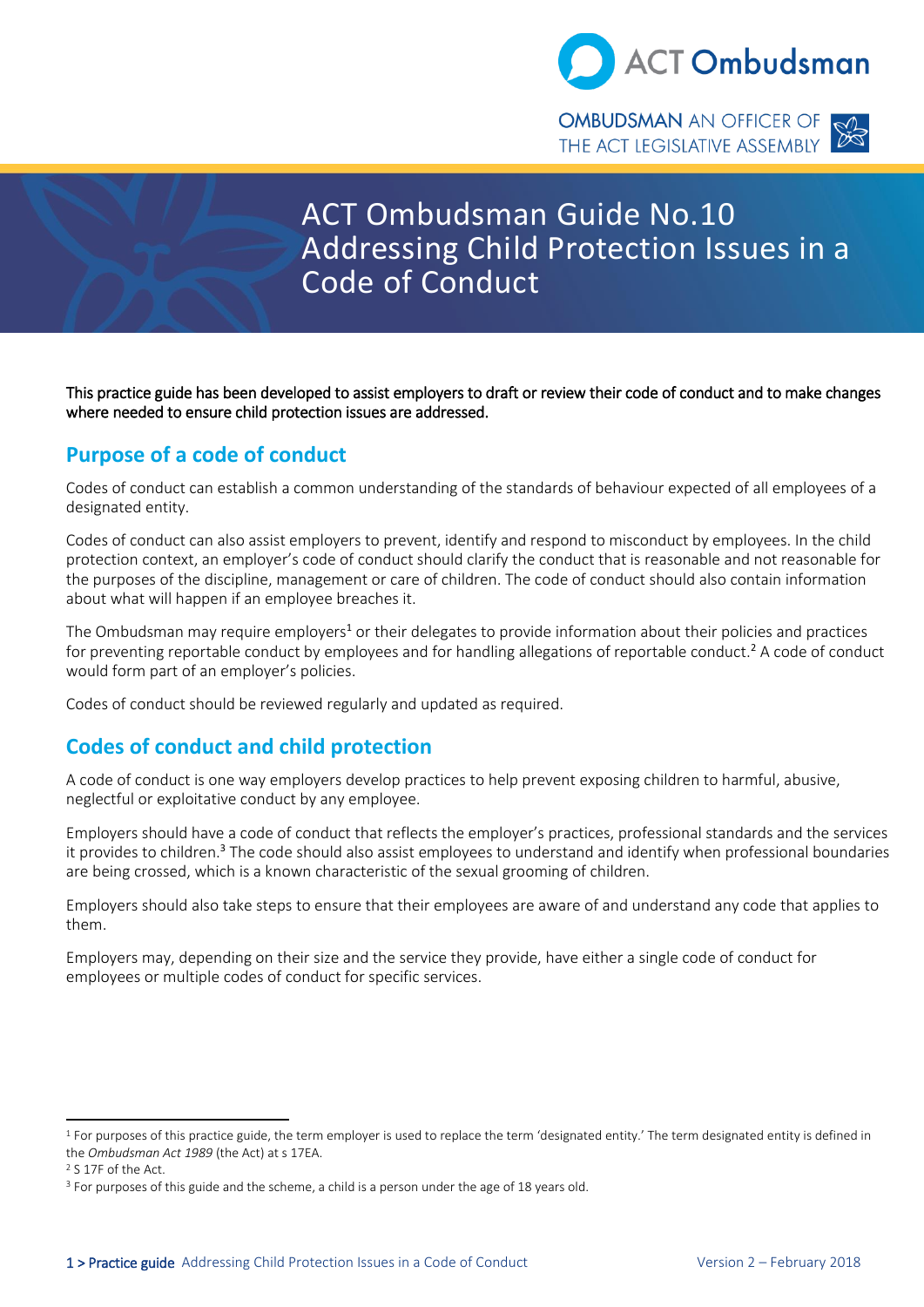

#### **What is reportable conduct?**

Employers are responsible for training employees about what reportable conduct is and that employees should report allegations. It does not matter whether or not the employee engaged in the conduct in the course of employment or whether a child consents to the conduct. Reportable conduct<sup>4</sup> includes:

- sexual offences and convictions where a child is a victim or is present
- offences against the person, including physical offences and convictions, where a child is a victim or is present
- conviction, or finding of guilt, under a territory law or a state or Commonwealth law, involving reportable conduct
- inappropriate discipline or offences relating to protecting of children from harm in accordance with the provisions of the *Education and Care Service National Law*
- ill-treatment of a child (including emotional abuse, hostile use of force/physical contact and restrictive intervention)
- neglect
- psychological harm
- misconduct of a sexual nature.

Employers must notify the Ombudsman of conduct including allegations<sup>5</sup> and offences or convictions relating to any of the above. Each of these categories is considered below. A reportable conviction<sup>6</sup> is defined as a conviction, or finding of guilt, under a territory law or a State or Commonwealth law, involving reportable conduct and entered against the person before or after the commencement of the Act. Some common law convictions may also be reportable if related to similar conduct.

To further understand the definition of reportable conduct, see the *ACT Ombudsman Practice Guide No. 2: Identifying Reportable Conduct* which is available on our website.

#### **Guide to relevant issues for codes of conduct**

The following is a guide to assist employers to develop a code of conduct sensitive to the safety and well-being of children. The listed issues are not prescriptive or exhaustive but may assist employers to consider how to address reportable conduct. The code of conduct should include information on the employer's position on the following issues:

Alcohol – clear advice should be given regarding not providing children with alcohol and about the consumption of alcohol whilst an employee is on duty\* and is responsible for children. This advice should address the employer's expectations regarding activities outside the usual workplace such as field trips or overnight camps. Being on duty while under the influence of alcohol could create safety and other risks and could be grounds for disciplinary action.

\*This requirement may be different for foster or kinship carers. Entities providing this service need to clarify their expectations.

<sup>4</sup> S 17E of the Act.

<sup>&</sup>lt;sup>5</sup> An allegation is the express assertion that reportable conduct has occurred.

<sup>&</sup>lt;sup>6</sup> S\_17D of the Act.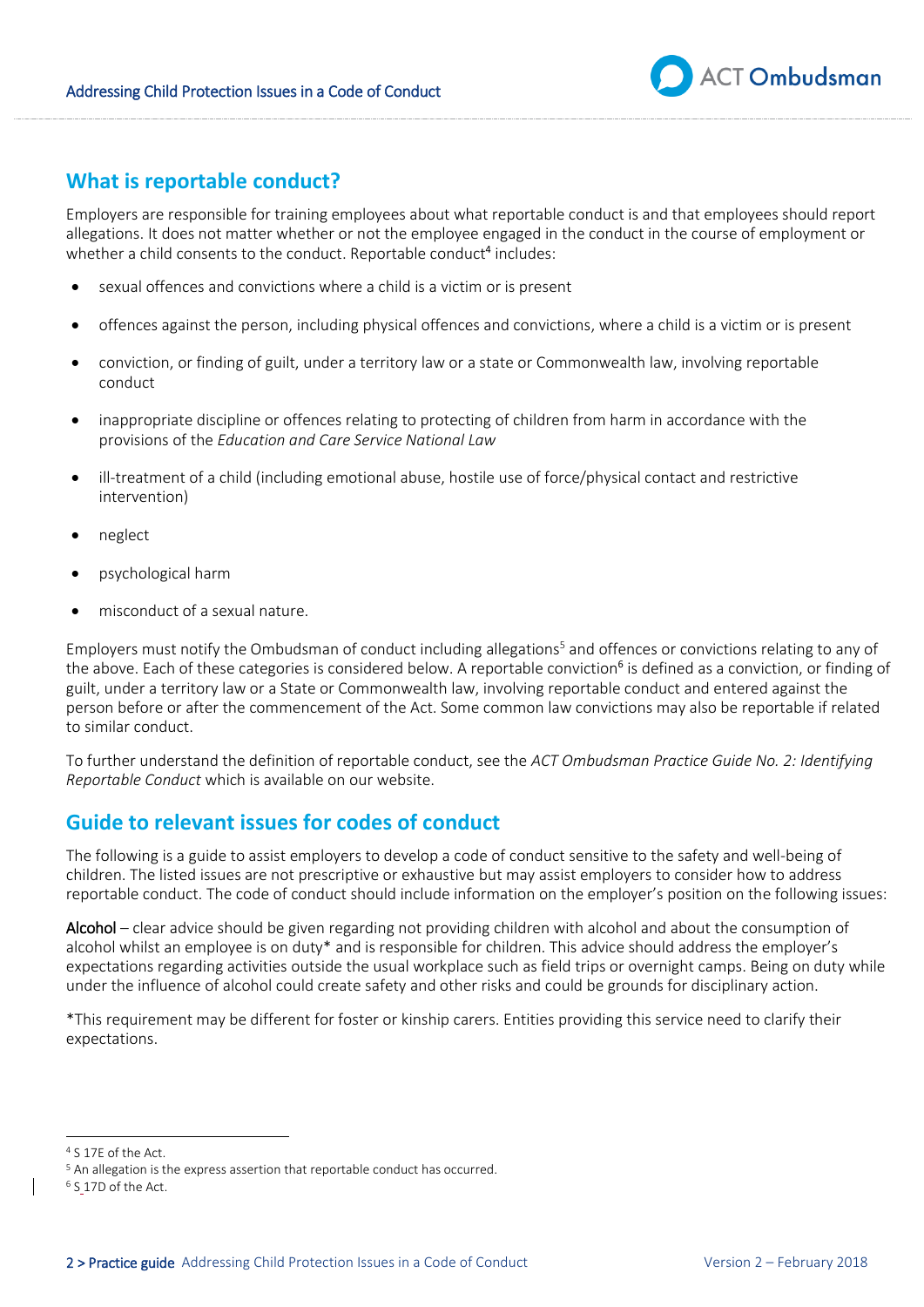Allegation – should be defined in the code and employers may consider including that an allegation is an express assertion that reportable conduct has occurred and can take the form of an assertion, statement or declaration made with or without proof.

Appropriate language – what are the employer's expectations about language used by employees in the workplace? This may include how children are described or characterised, and how they are spoken to. Employees should be made aware that they are in a position of authority over children, and that the way they speak to or refer to children can have a profound impact on a child's wellbeing and perception of safety.

Communications devices – how are an employer's communication devices (including such things as telephones, mobile phones, PCs, laptops, tablets, USBs and fax/printers), to be used by employees? What is the employer's position on employees using personal devices such as phones to communicate with children and/or clients? What is the employer's position with regard to employees accessing the Internet? Does the employer make clear prohibitions on employees accessing websites in the workplace which host adult pornography, child pornography or otherwise inappropriate images/representations of children in the workplace? What is the employer's position on employees using social networking sites or other social media to contact or communicate with children and clients in the course of work activities and outside of work?

\*This requirement may be different for foster or kinship carers. Entities providing this service need to clarify their expectations

Drugs – clear advice should be given regarding employees not giving or providing children with illegal drugs and not using or possessing illegal drugs whilst an employee is on duty and is responsible for children. This could include activities outside the usual workplace such as excursions or overnight camps. Being on duty under the influence of illegal drugs could create safety and other risks and would be grounds for disciplinary action. Clear advice should also be given to employees about not giving or providing children with tobacco or tobacco products or exposing them to any harmful by-products, such as second-hand smoke.

\*This requirement may be different for foster or kinship carers. Entities providing this service need to clarify their expectations.

Gifts – sometimes during the course of their work employees may be given gifts or may want to give a gift to a child. Employees should know the rules about the provision or receipt of gifts or benefits, particularly what is appropriate and inappropriate to give or receive as a gift. Any gift given to children, even when approved, should be considered for its appropriateness and whether it may adversely impact on that child or any other children.

Ill-treatment – the code of conduct should define ill-treatment and make a clear statement that the alleged ill-treatment of a child is potentially reportable conduct. The types of ill-treatment that can arise should also be stipulated.

Medication – employees must know the procedures for providing prescribed or other medication to a child. The code of conduct could include information concerning the safe storage of medications to ensure that children do not have access to medications that are not prescribed or recommended for them, that up to date records of administration of medications must be kept by employees, and that prescribed dosages only are to be given, unless directed otherwise because of extraordinary medical circumstances. An employer's position on clients possessing and self-administering certain medications (such as for asthma episodes) also needs to be stated.

**ACT Ombudsman**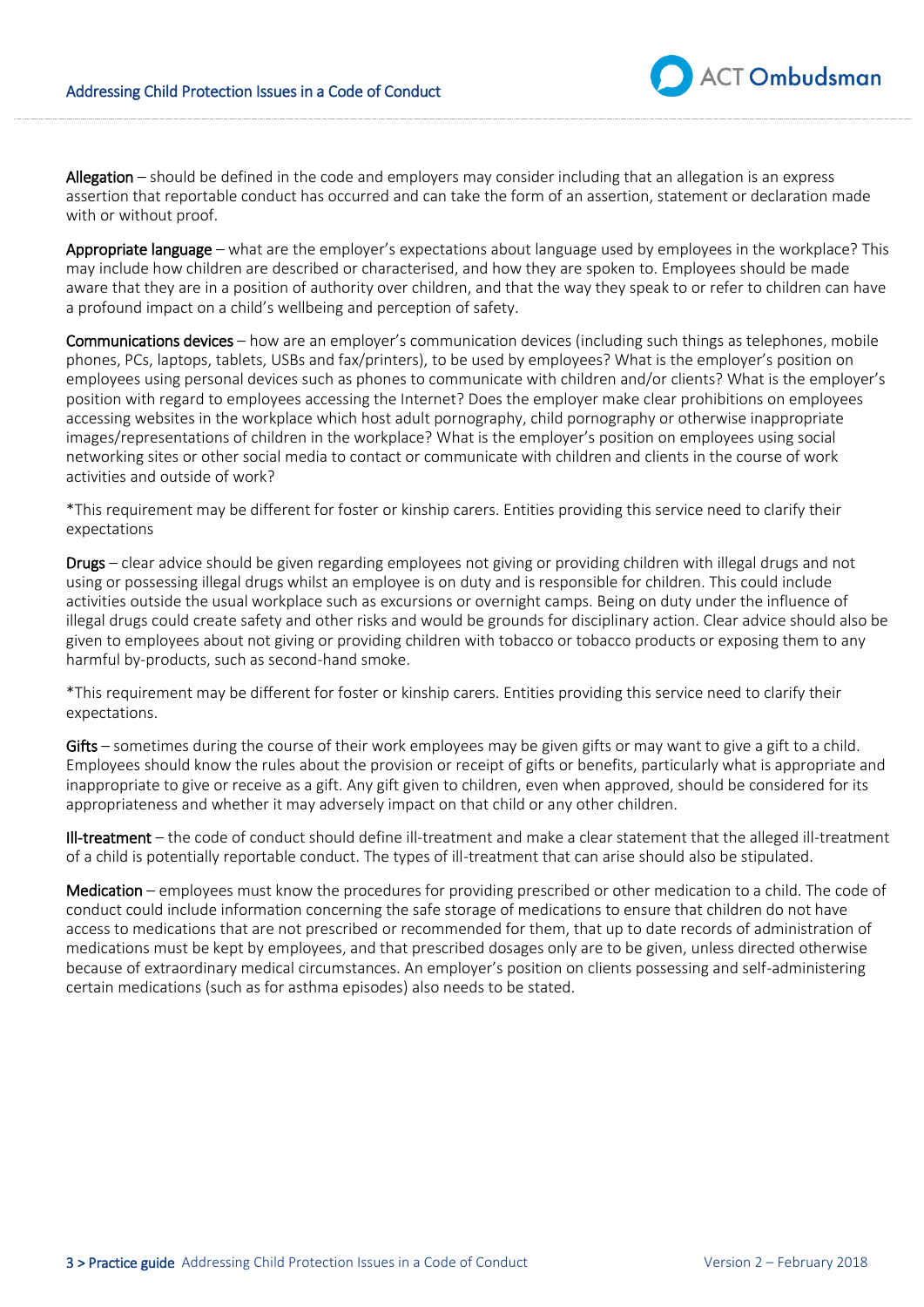Neglect – the code of conduct should define neglect and make a clear statement that the alleged neglect of a child is potentially reportable conduct. The types of neglect that can arise should also be stipulated.

Out of hours client contact – employers should specify what is acceptable behaviour in relation to contact with clients or their families. Direct contact, telephone and contact through electronic devices should be considered. Proscribed out of hours contact between staff and client families should be clearly defined. For instance, should staff be allowed to visit client families at their homes or to socialise with them? Can staff 'friend' children or their families on social networking sites or share online activities with them? The nature of an employee's work may provide some guidance.

Out of hours work – a code of conduct should clearly explain what is acceptable, or alternately, unacceptable secondary employment for staff (particularly when it results from their primary employment). For instance, mentoring, tutoring, or caring for children who are existing clients or known because of association with existing clients, should be carefully considered.

Physical contact with children – the code of conduct should define physical assault and inappropriate use of physical force in relation to children. Entities should specify situations where physical contact with children is either appropriate, not recommended or prohibited. Appropriate physical contact should also be explained. This is particularly important because children may seek physical contact from an employee and they need to effectively respond to a child's needs without breaching the employer's related policies.

**Psychological harm of children** – the code of conduct should define behaviour that causes psychological harm to a child and make a clear statement that any such allegation is potentially reportable conduct.

Restraint – clearly state what is acceptable and what is not acceptable in relation to the restraint of children. The code of conduct may refer to the need for individual behaviour/education plans to be negotiated in relation to particular children.

Sexual offences, misconduct and other personal relations with children – the code of conduct should refer to sexual offences and sexual misconduct in relation to children, and make a clear statement that any such allegation, offence or conviction is reportable conduct. The advice should be flexible enough to address unusual circumstances, such as where there is a pre-existing relationship between an employee and young person of compatible ages.

Sometimes, employers may become aware of the possibility of a child having an unusual attachment to a staff member, or even a 'crush' on an employee. The code of conduct should clearly identify what should occur in these situations, to ensure that such interactions are effectively and sensitively managed. Where an employee is showing unusual interest or preoccupation with a child, early intervention to clarify the reasons for this, as well as to identify any risks to the child, are important. Such conduct should never be minimised, rationalised or overlooked, but may have a reasonable explanation.

**ACT Ombudsman**